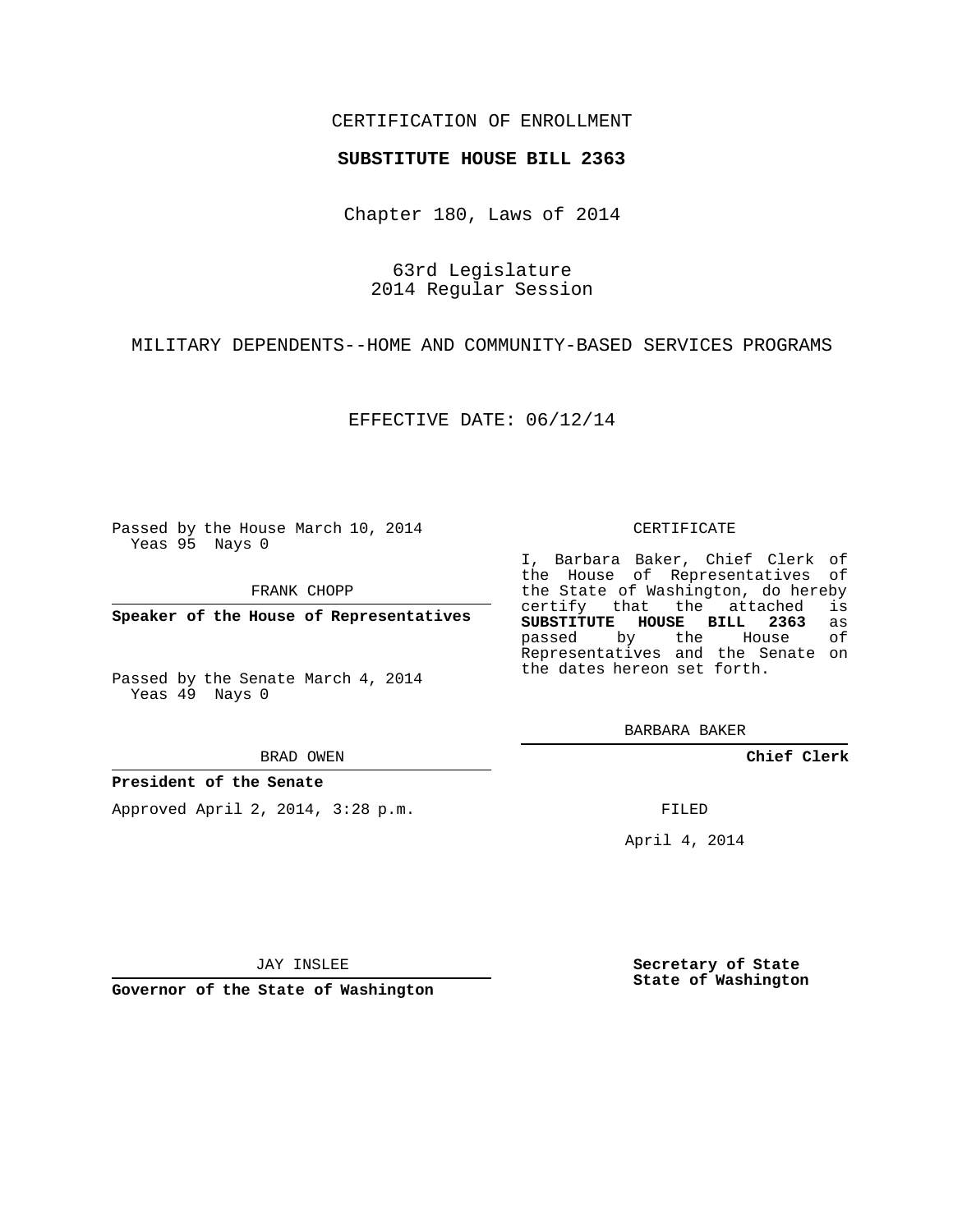# **SUBSTITUTE HOUSE BILL 2363** \_\_\_\_\_\_\_\_\_\_\_\_\_\_\_\_\_\_\_\_\_\_\_\_\_\_\_\_\_\_\_\_\_\_\_\_\_\_\_\_\_\_\_\_\_

\_\_\_\_\_\_\_\_\_\_\_\_\_\_\_\_\_\_\_\_\_\_\_\_\_\_\_\_\_\_\_\_\_\_\_\_\_\_\_\_\_\_\_\_\_

AS AMENDED BY THE SENATE

Passed Legislature - 2014 Regular Session

## **State of Washington 63rd Legislature 2014 Regular Session**

By House Community Development, Housing & Tribal Affairs (originally sponsored by Representatives Muri, Seaguist, Zeiger, Morrell, sponsored by Representatives Muri, Seaquist, Zeiger, Morrell, Freeman, Christian, Kochmar, Dahlquist, and Appleton)

READ FIRST TIME 01/31/14.

 AN ACT Relating to home and community-based services programs for dependents of military service members; and adding a new section to chapter 74.04 RCW.

BE IT ENACTED BY THE LEGISLATURE OF THE STATE OF WASHINGTON:

 NEW SECTION. **Sec. 1.** A new section is added to chapter 74.04 RCW to read as follows:

(1) As used in this section:

 (a) "Dependent" means a spouse, birth child, adopted child, or stepchild of a military service member.

 (b) "Legal resident" means a person who maintains Washington as his or her principal establishment, home of record, or permanent home and to where, whenever absent due to military obligation, he or she intends to return.

 (c) "Military service" means service in the armed forces, armed forces reserves, or membership in the Washington national guard.

 (d) "Military service member," for the purposes of this section, is expanded to mean a person who is currently in military service or who has separated from military service in the previous eighteen months either through retirement or military separation.